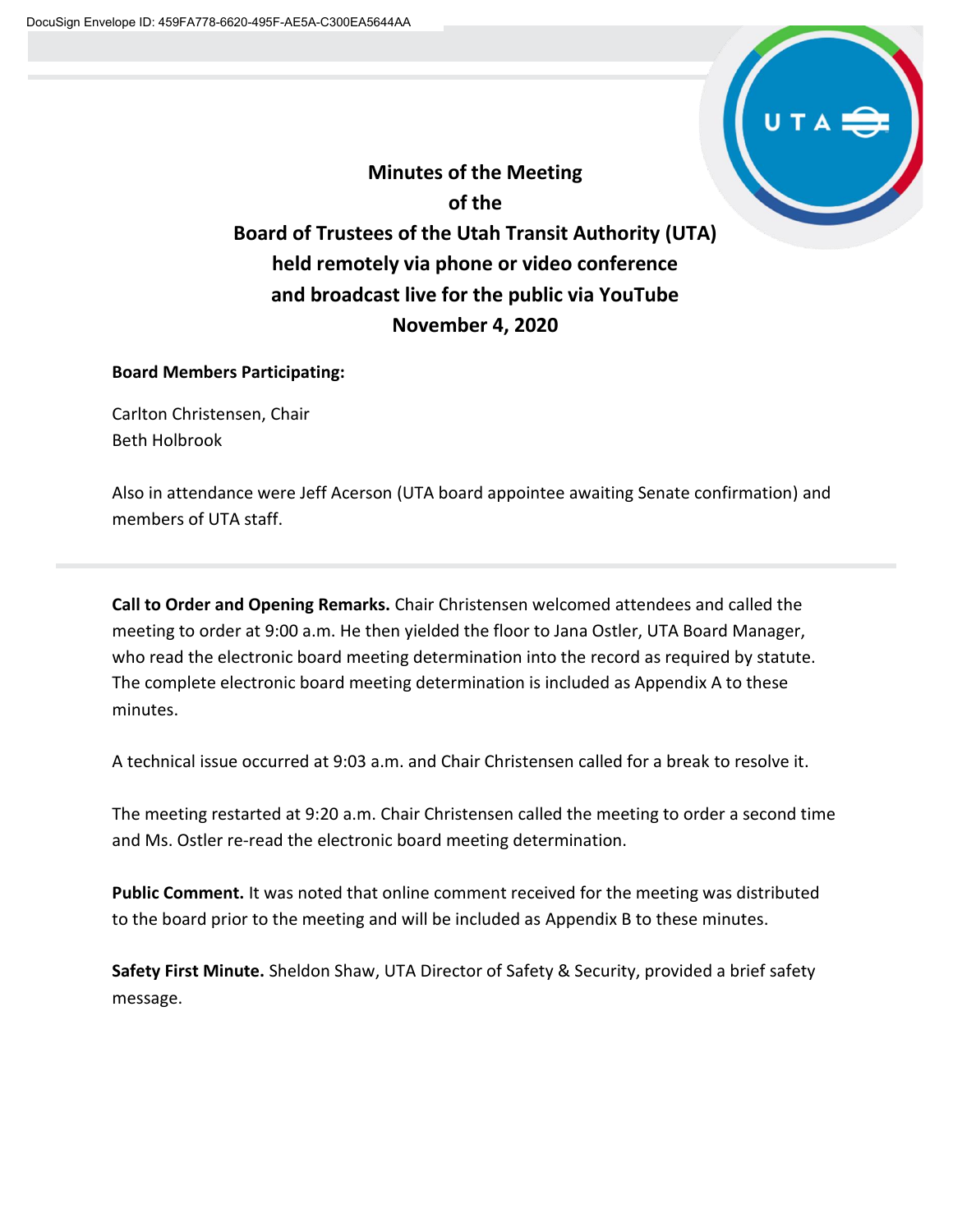**Consent Agenda.** The consent agenda was comprised of:

- a. Approval of September 30, 2020 Budget Work Session Meeting Minutes
- b. Approval of October 1, 2020 Budget Work Session Meeting Minutes
- c. Approval of October 2, 2020 Budget Work Session Meeting Minutes
- d. Approval of October 8, 2020 Budget Work Session Meeting Minutes
- e. Approval of October 28, 2020 Board Meeting Minutes

A motion to approve the consent agenda with a minor typographical correction to the October 8, 2020 Budget Work Session Meeting Minutes was made by Trustee Holbrook and seconded by Chair Christensen. The motion carried unanimously.

## **Agency Report.**

**UTA Ski Bus Outreach Efforts.** Carolyn Gonot, UTA Executive Director, was joined by Andrea Packer, UTA Communications Director; Lorin Simpson, UTA Regional General Manager – Salt Lake Business Unit; and James Larson, UTA Public Relations Specialist. Mr. Simpson spoke about agency objectives in managing concerns related to the COVID-19 pandemic and reviewed ski bus routes by county. Ms. Packer highlighted key messages and outlined operational and outreach tactics related to ski service.

Discussion ensued. Questions on additional safety measures, communications coordination, coordination with schools, bus capacity, and potential for implementing a reservation system were posed by the board and answered by staff.

**Bond Refunding.** Ms. Gonot was joined by Troy Bingham, UTA Comptroller. Mr. Bingham summarized the outcome of the recent bond refunding in which UTA realized a net present value savings of 9.3% and saved \$6.8 million over the lifespan of the bonds.

**2021 Budget Hearing and Open House.** Ms. Gonot invited the community to participate in a virtual open house on Tuesday, November 10, 2020 at 6:00 p.m. or in person at an open house on Wednesday, November 11, 2020 at 5:30 p.m. A public hearing will follow the open house on November 11 at 6:00 p.m. In addition to the open houses and public hearing, community members will have 30 days to review budget documents and submit comment on the 2021 budget through a variety of formats, including phone, email, and the UTA website [\(www.rideuta.com\)](http://www.rideuta.com/).

**Financial Report – September 2020.** Brad Armstrong, UTA Senior Manager of Budget & Financial Analysis, reviewed the financial report for September 2020, including the financial dashboard, passenger revenues, sales tax collections, sales tax revenues, revenue loss and Coronavirus Aid, Relief, and Economic Security (CARES) Act funding estimates, operating expense variance by mode, operating expense variance by type, and operating expense variance by chief officer.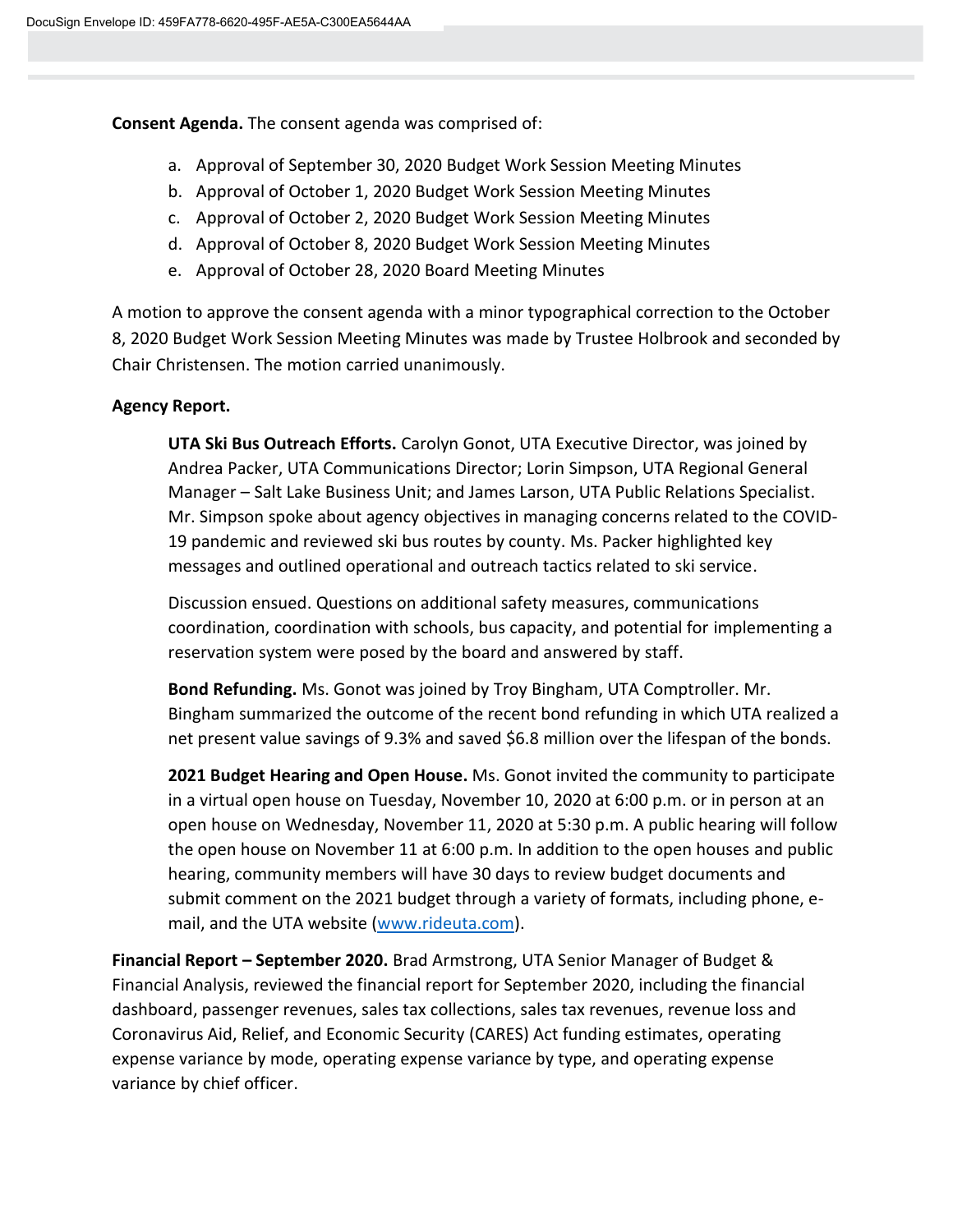Discussion ensued. Questions on impact of ridership trends on revenue and sales tax variance were posed by the board and answered by Mr. Armstrong.

**Investment Report – Third Quarter 2020.** Mr. Bingham summarized UTA's investment yields and benchmark comparisons for the third quarter of 2020.

Discussion ensued. A question on inclusion of bond payments in PTIF funds was posed by the board and answered by Mr. Bingham.

# **Resolutions.**

**R2020-11-01 Resolution Approving the Third Amendment of the Authority's 2020 Budget.** Mary DeLoretto, UTA Chief Service Development Officer, was joined by Mr. Bingham. Ms. DeLoretto explained the resolution, which amends the agency's 2020 capital budget by reallocating funds to specific project budgets and reducing funds for projects that will be incorporated into the 2021 budget. She noted the changes outlined in the resolution were discussed in detail during the UTA board meeting held on October 28, 2020.

Ms. DeLoretto followed up on a question raised during the October 28, 2020 board meeting regarding the requirements related to the Sharp-Tintic project funds. Ms. DeLoretto indicated that according to the federal agreement that is currently in place, the funds do not need to be transferred to the Utah Department of Transportation and held in escrow but instead can be paid on an invoice basis.

A motion to approve R2020-11-01 was made by Trustee Holbrook and seconded by Chair Christensen. The motion carried unanimously with aye votes from Trustee Holbrook and Chair Christensen.

**R2020-11-02 Resolution Modifying the Authority's Organizational Structure.** Ms. Gonot was joined by Kim Ulibarri, UTA Chief People Officer. Ms. Gonot recommended an organizational structure in which the Chief of Communications & Marketing will become the Chief of Planning & Engagement and a new chief office position, Chief of Enterprise Strategy, will be created. She also indicated the Public Relations & Marketing function will report directly to the Executive Director.

Discussion ensued. Chair Christensen mentioned the costs associated with the organizational changes are nominal.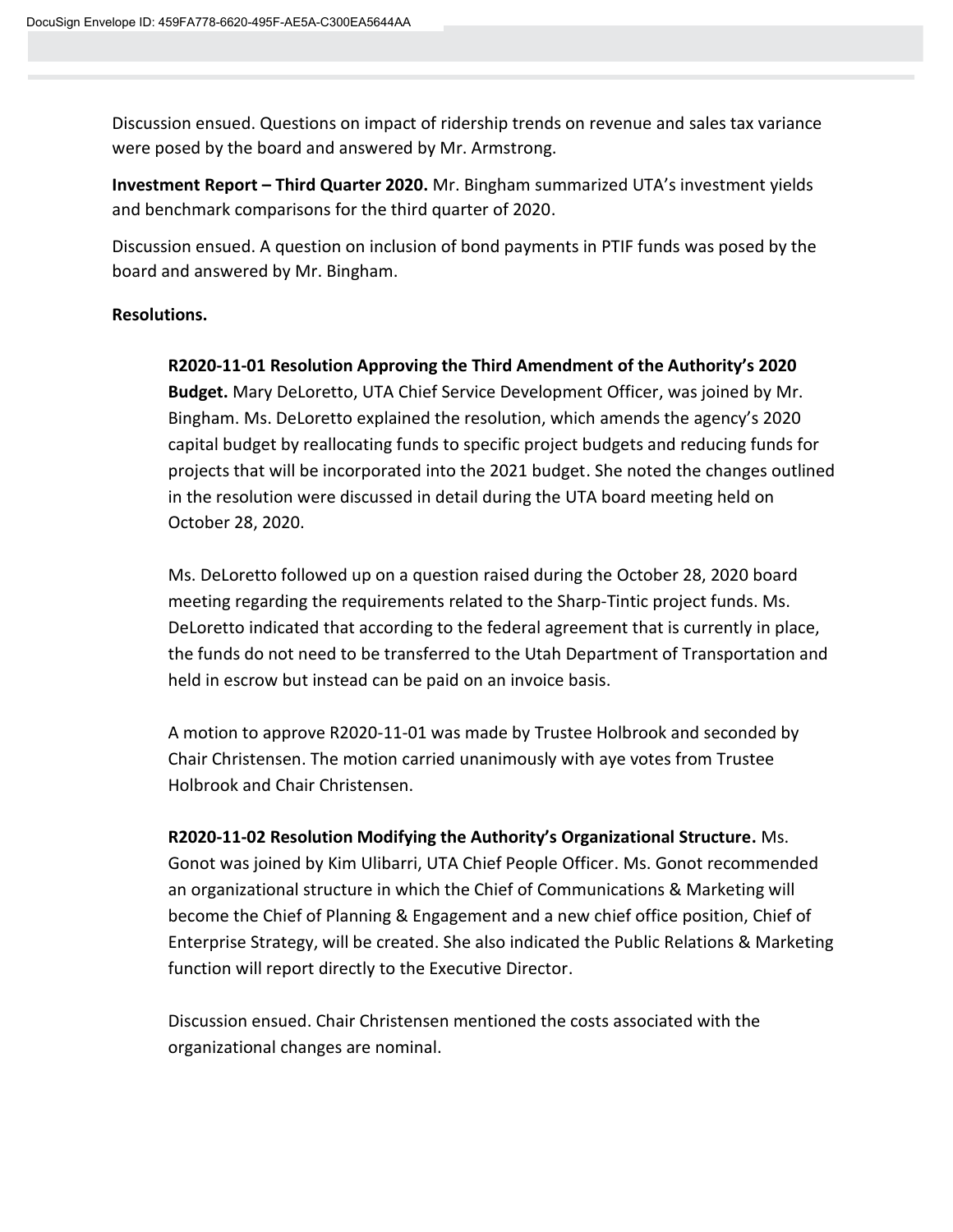A motion to approve R2020-11-02 was made by Trustee Holbrook and seconded by Chair Christensen. The motion carried unanimously with aye votes from Trustee Holbrook and Chair Christensen.

**R2020-11-03 Resolution Ratifying the Adoption of the Tentative 2021 Budget.** Ms. Gonot was joined by Bill Greene, UTA Chief Financial Officer. Mr. Greene summarized the resolution, which establishes a tentative budget for 2021. He noted a need to change the resolution exhibits contained in the meeting packet to correct computational errors and round revenues and expenditures.

A motion to approve R2020-11-03 with updated exhibits was made by Trustee Holbrook and seconded by Chair Christensen. The motion carried unanimously with aye votes from Trustee Holbrook and Chair Christensen.

## **Contracts, Disbursement, and Grants.**

**Contract: External Financial Auditor (Crowe, LLP).** Mr. Bingham requested the board approve a contract with Crowe, LLP for independent external auditing services. The contract term is three years with two one-year options. The total contract value (including options) is \$474, 050.

A motion to approve the contract was made by Trustee Holbrook and seconded by Chair Christensen. The motion carried unanimously.

**Contract: Light Rail Communications System Replacement (Woojin IS America, Inc.).**  Eddy Cumins, UTA Chief Operating Officer, was joined by Kyle Stockley, UTA Manager of Vehicle Overhaul & Bus Support. Mr. Cumins asked the board to approve a contract with Woojin IS America, Inc. in the amount of \$2,947,477 to replace the communication system on 23 SD100 and 17 SD160 light rail vehicles.

Discussion ensued. Questions on the system flexibility and audio quality were posed by the board and answered by staff.

A motion to approve the contract was made by Trustee Holbrook and seconded by Chair Christensen. The motion carried unanimously.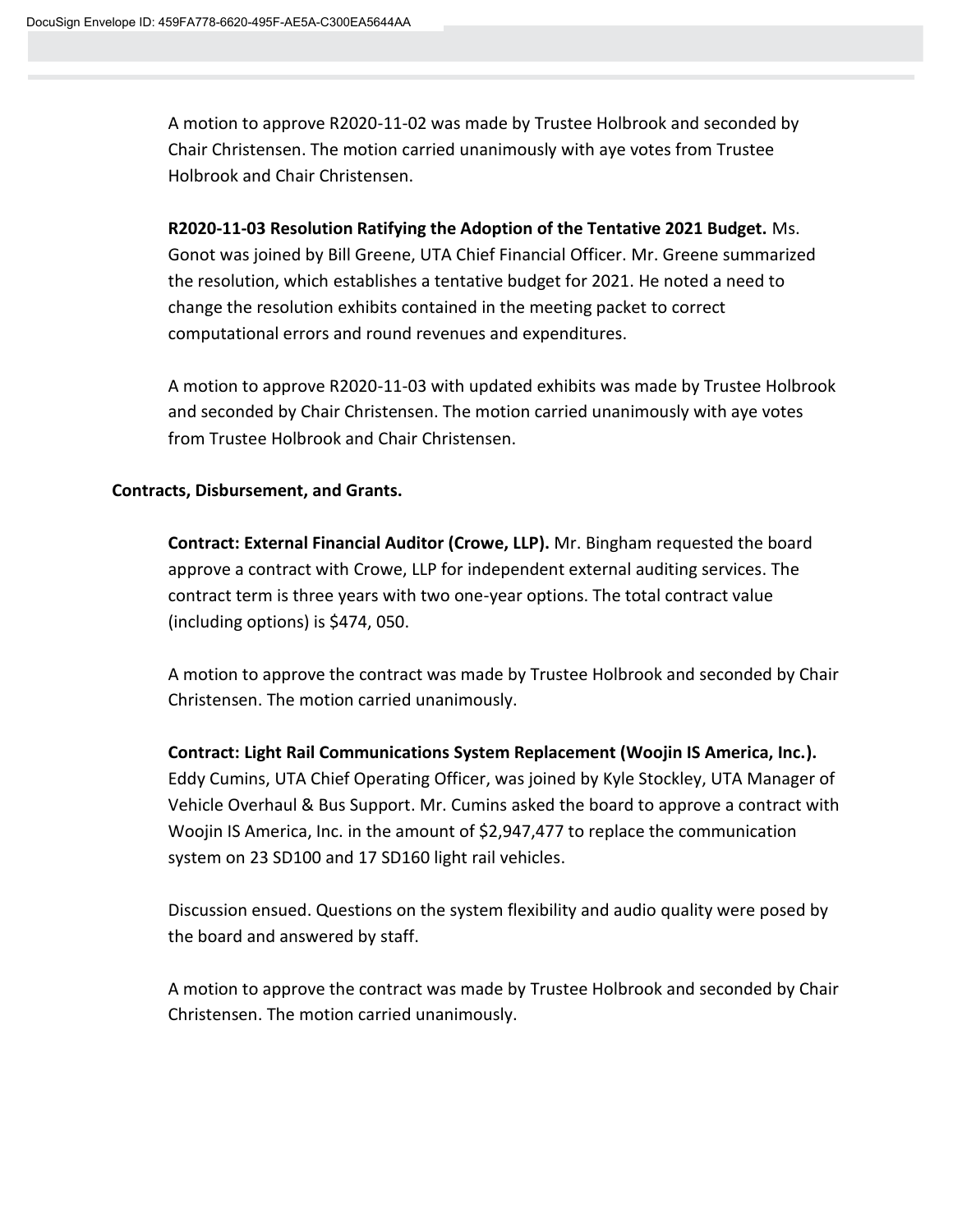## **Discussion Items.**

**Mid-Valley Connector Capital Project with Funding Plan.** Chair Christensen noted representatives from Taylorsville City were in attendance, including Senator Wayne Harper, Mayor Kristie Overson, and John Taylor.

Ms. DeLoretto delivered a presentation on the Mid-Valley Connector project (a bus rapid transit project), including a project overview, history, funding plan, and schedule.

Senator Harper and Mayor Overson expressed strong support for the project.

Chair Christensen inquired about transit-oriented development opportunities in Taylorsville along the bus rapid transit route. The project's potential for competing for federal funds was also discussed.

**Wattsmart UTA Energy Plan.** Dan Locke, UTA Environmental Compliance Administrator, was joined by Hal Johnson, UTA Manager of Project Development & Systems Planning. Mr. Johnson highlighted shared objectives with Rocky Mountain Power and UTA's energy vision. Mr. Locke outlined the agency's energy goals, focus areas, grid resilience objectives, and Wattsmart application.

Discussion ensued. Questions on Rocky Mountain Power's involvement in hydrogen fueling, UTA's plans for retrofitting lighting on vehicles, power management at the Depot District facility, and emergency power accessibility were posed by the board and answered by staff.

## **Other Business.**

**Next Meeting:** The next meeting of the board will be on Wednesday, November 11, 2020 at 9:00 a.m.

**Adjournment.** The meeting was adjourned at 10:57 a.m. by motion.

Transcribed by Cathie Griffiths Executive Assistant to the Board Chair Utah Transit Authority [cgriffiths@rideuta.com](mailto:cgriffiths@rideuta.com) 801.237.1945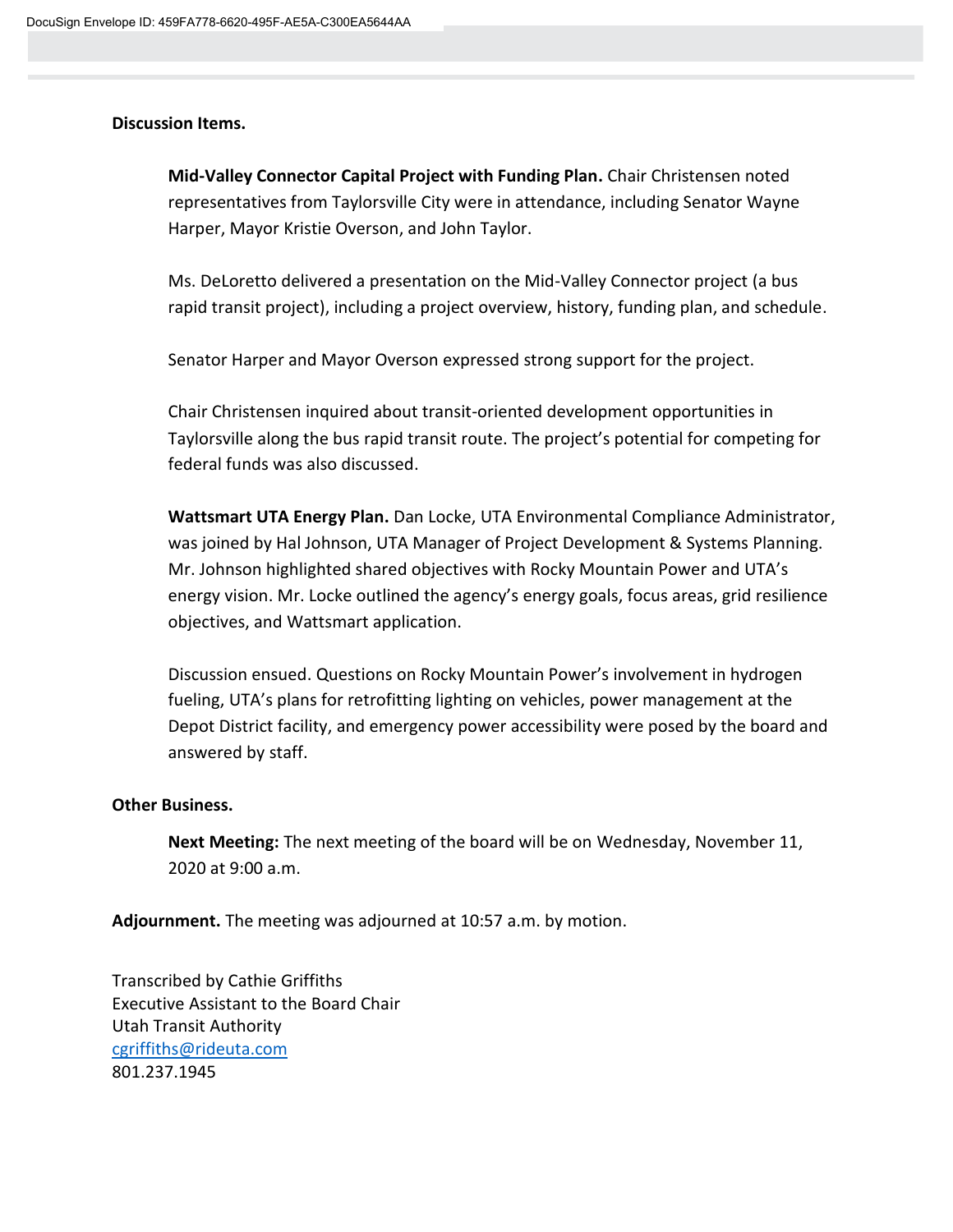*This document is not intended to serve as a full transcript as additional discussion may have taken place; please refer to the meeting materials, audio, or video located at <https://www.utah.gov/pmn/sitemap/publicbody/940.html> for entire content.*

*This document along with the digital recording constitute the official minutes of this meeting.*

Approved Date: November 11, 2020

DocuSigned by: arlton) Christonien -9F729E1F2C184AC.

Carlton J. Christensen Chair, Board of Trustees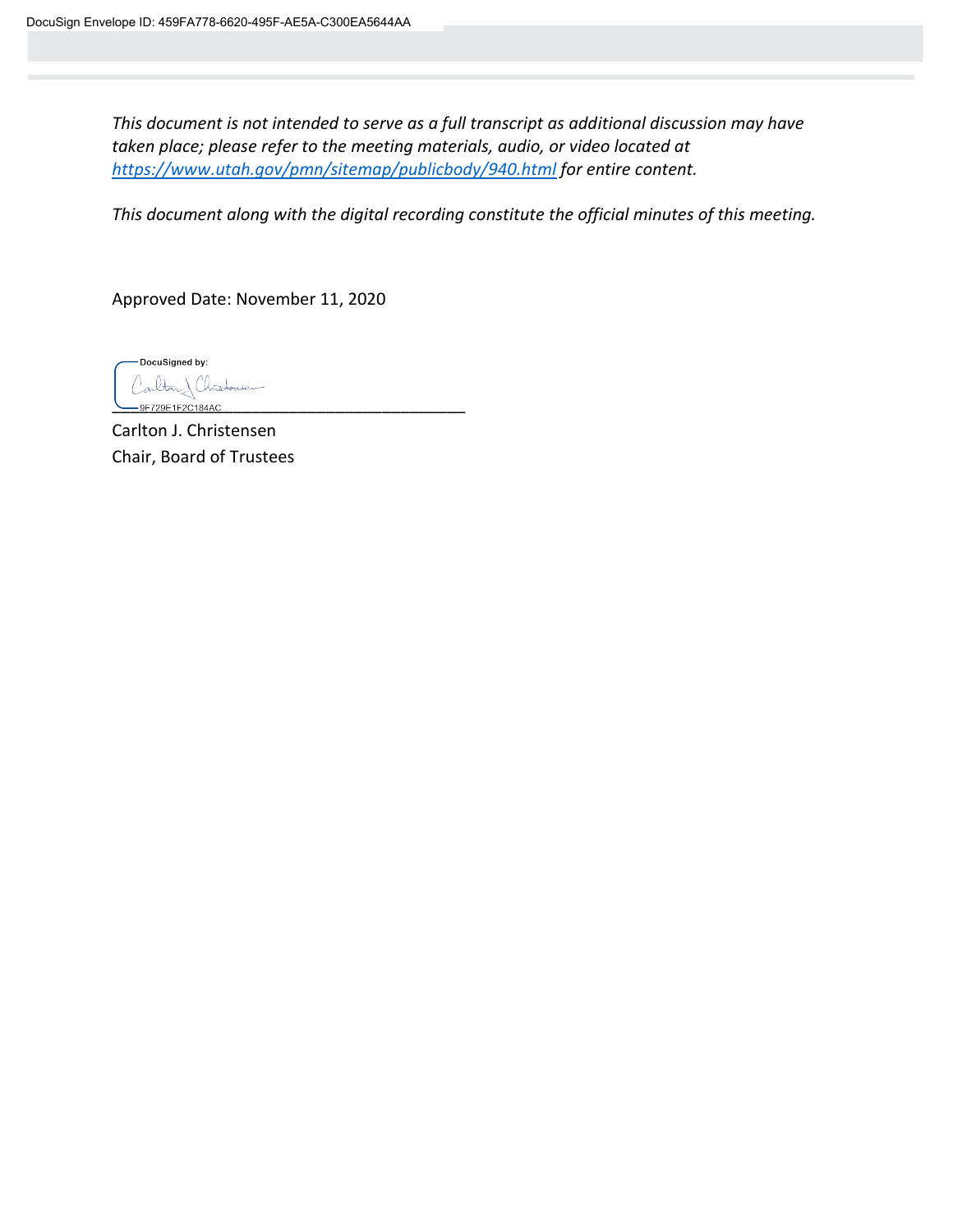# **Appendix A**

#### **UTAH TRANSIT AUTHORITY** ELECTRONIC BOARD MEETING DETERMINATION

Consistent with provisions of the Utah Open and Public Meetings Act, specifically UTAH CODE § 52-4-207(4), and acting in my capacity as the Chair of the Board of Trustees ("Board") of the Utah Transit Authority ("UTA"), I hereby make the following written determinations in support of my decision to hold and convene electronic meetings of the UTA Board without a physical anchor location:

- 1. Conducting Board and Board Committee meetings with an anchor location thatis physically accessible for members of the public to attend in person presents a substantial risk to the health and safety of those who may be present at the anchor location.
- $2.$ This determination is based upon the following facts, among others:
	- a. The COVID-19 pandemic is ongoing and significant and continued community, person-to-person virus transmission continues to occur in the state of Utah; and
	- b. Federal, state, and local health authorities have adopted guidelines for the general public and businesses which encourage institutions and individuals to take precautions, including limiting in-person interactions and recommending increased virtual interactions.

This written determination takes effect on October 7, 2020, and is effective until midnight on November 6, 2020, (no more than 30 days after the effective date of this Declaration) and may be reissued by future written determinations of the Chair of the Board at that or any other appropriate time.

Dated this 30 day of September 2020.

Carlton Christensen Chair of the Board of Trustees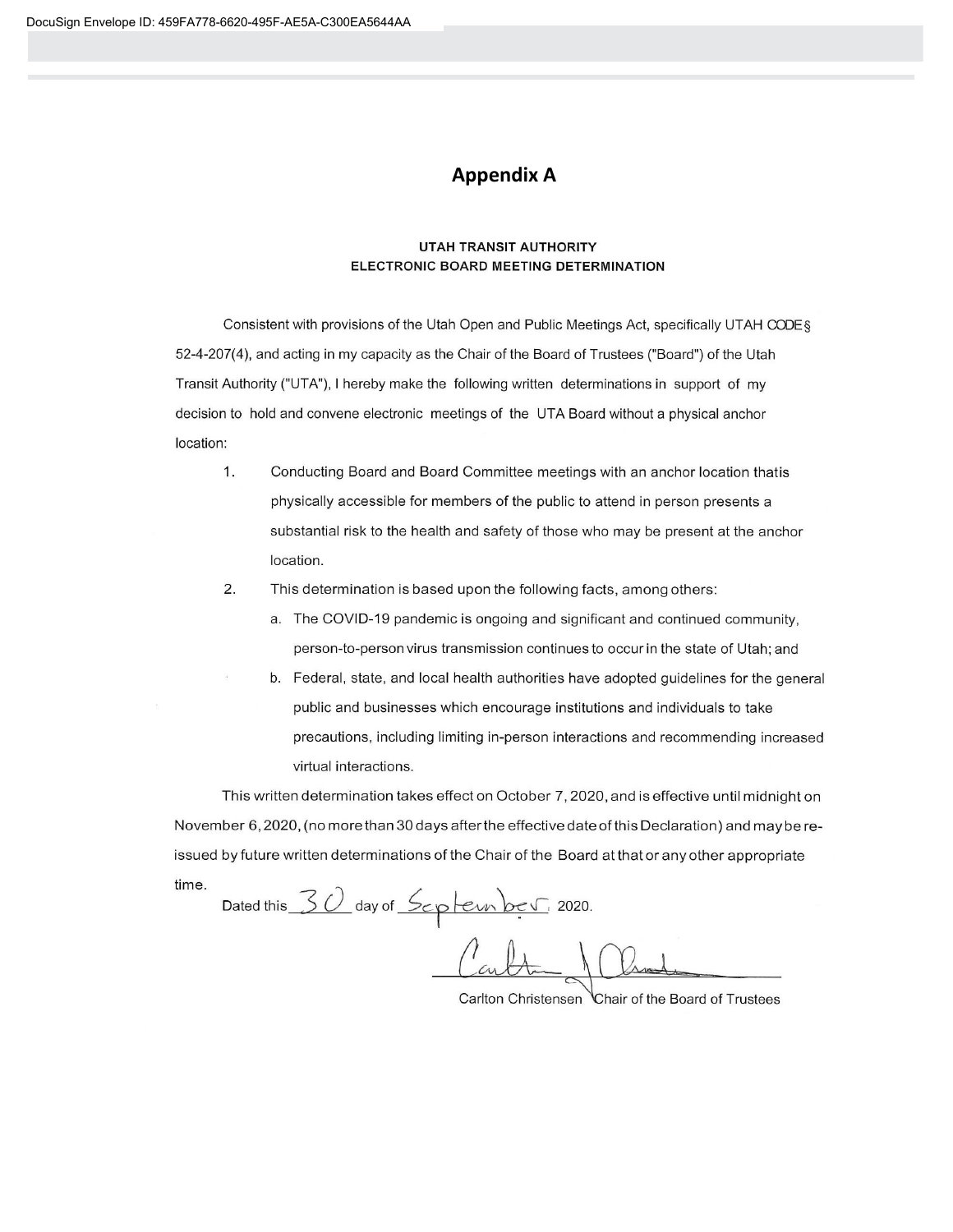# **Appendix B**

# **Online Public Comment to the Board of Trustees of the Utah Transit Authority (UTA) Board Meeting**

## **Received on November 2, 2020 from George Chapman:**

Comments to Board of Trustees meeting Nov 4

Most important bus stop amenity is a red curb 15 ft from stop and making sure bus stop is away from anything that interferes with the bus going the the curb.

I sent a picture last week that showed what happens when a bus stop is next to a pole or the bus stop sign is closer than 2 feet from the curb. Bus drivers are told to stay up to 4 feet from the curb!

Before spending money on bus stop amenities, prioritize the plans:

1 bus stop curbs painted red

2 bus stop away from poles trees and anything that stops bus from going to the curb

3 Shelter with roof wide enough to handle 10 riders waiting in the rain

On another note, since UTA is getting FTA assistance on the midvalley connector/BRT, when will UTA do an EIS?